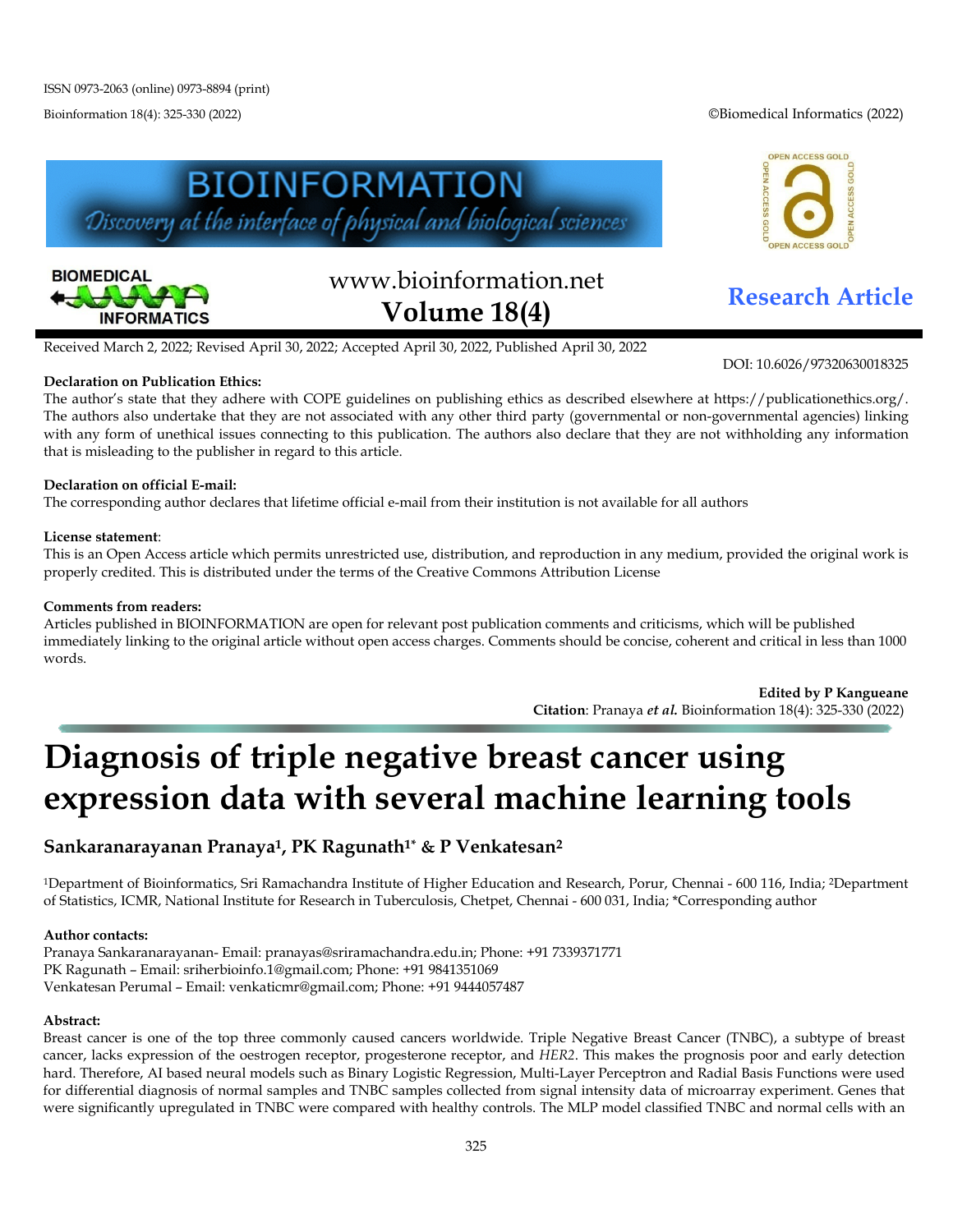accuracy of 93.4%. However, RBF gave 74% accuracy and binary Logistic Regression model showed an accuracy of 90.0% in identifying TNBC cases.

**Keywords:** Triple Negative Breast Cancer (TNBC), Breast Cancer, Machine learning, Artificial Neural Network (ANN), Logistic Regression, Radial Basis Function (RBF), Multi-Layer Perceptron (MLP)

#### **Background:**

Breast cancer is a highly heterogeneous disease and accumulation of distinct malignancies that expresses in the mammary glands. Carcinomas make up the common of breast cancers while sarcomas such as phyllodes tumors and angio-sarcomas are rarely seen. Providing an accurate prognostication for breast cancer patients is significant in order to inform them exactly about the course of the disease and to assign them to the right treatment modality **[1].** It is the most common cancer in women worldwide. In 2020, there were 2.3 million women diagnosed with breast cancer and 685,000 deaths globally. As of 2020, there were 7.8 million women alive diagnosed with breast cancer in the past 5 years, making it the world's most prevalent cancer**.** Even if all of the potentially modifiable risk factors could be controlled, this would only reduce the risk of developing breast cancer by at most 30% **[2].** Most common types of breast cancer are invasive ductal carcinoma and invasive lobular carcinoma. Presence of certain inherited high penetrance genes like *BRCA1, BRCA2, BARD1*, *TP53, PALB2* mutations might be a cause for increased risk. Triple-Negative Breast Cancers (TNBCs), a breast tumor type defined by lack of estrogen receptor, progesterone receptor and human epidermal growth factor receptor 2 (*HER-2*) accounts for about 10-15% of the total breast cancer. Most of the epidemiological data shows that TNBC frequently occurs in premenopausal young women under 40 years old, which is approximately 15-20% of patients who have history of breast cancer **[3].** Associated with other breast cancer subtypes, the mortality of TNBC patients is quite higher (>40%) within the first 5 years after diagnosis **[4].** TNBC is extremely invasive, and patients may have reserved metastasis. The average duration for survival after metastasis is only 13.3 months, and the relapse rate is above 25% after the surgery. Reserved metastasis mostly involves the visceral organ and brain and generally occurs in the 3rd year after diagnosis **[5].** In TNBC, the molecular subtypes are luminal A (ER/PR+, HER2- Ki67 + < 20%, with the percentage representing the immunohistochemical staining results for patient samples), luminal B (ER/PR+, HER2 overexpression), HER2 overexpression (ER−, PR−, HER2 overexpression), basal-like TNBC (ER−, PR−, HER2-), and other special subtypes. Diagnosis is hard due to the absence of oestrogen, progesterone and HER2 receptors. **[6].** Classification of medical data is an important task in the prediction of any disease. The most common method to predict the condition is by measuring the expression levels of a large number of genes simultaneously or genotype multiple regions of a genome **[7].** Microarray based gene expression profiling helps in better understanding of biologic heterogeneity of breast cancer. Breast cancer is now perceived as a heterogeneous group of different diseases characterized by distinct molecular aberrations, rather than one disease with varying histological features and clinical behavior **[8].** Therefore, it is of interest to describe the diagnosis of triple negative breast cancer using expression data with machine learning tools.

#### **Methodology:**

#### **Gene Expression data:**

A comprehensive literature mining **(Table 1)** of all eligible studies on Breast cancer gene expression was carried out by searching Gene Expression Omnibus (GEO) datasets using the query given below:

 $A_1$  AND (("B" AND ((H OR h))  $A_2$  AND (("B" AND ((H OR h))  $A_3$  AND (("B" AND ((H OR h))

Where,

 $A_1$  = Gene Expression;  $A_{2}$ = Expression array;  $A_{3}$ = Microarray; B= Breast cancer; H= Homo sapiens; h=human

The concept lexicon was limited to *Homo sapiens* so as to retrieve only datasets containing studies or data pertained to human beings.

#### **Gene expression profiling:**

Gene expression profiling is a method to measure the expression levels of thousands of genes simultaneously and sometimes, even an entire genome. This can yield vital information on the functions and activities of the gene of our interest. Pre-processed datasets were chosen by systematic text mining technique as described above. GEO2R was used for the gene expression profiling analysis of the chosen dataset. Based on the mining, microarray datasets were retrieved from NCBI. GEO repository using accession number GSE45498 annotated in GPL16299 platform. The dataset comprises of 40 healthy normal samples, 160 with cancer, 54 metastatic samples. The gene expression profiling values were log (base2) transformed and percentage shift normalization was performed. The fold change differences in gene expression between normal and disease samples were calculated for each gene separately. A cut off value of 1.25 fold change was used to classify up regulated genes **[9] (Table 2).**

#### **Machine learning models for differential diagnosis for TNBC from normal samples:**

Machine Learning is a branch of Artificial Intelligence (AI) that employs a variety of statistical, probabilistic and optimization techniques that allows computers to "learn" from past examples and to detect hard-to-discern patterns from large, noisy or complex data sets **[10].** These statistical models are used to classify, predict, diagnose and analyze data to reduce false decisions. Binary logistic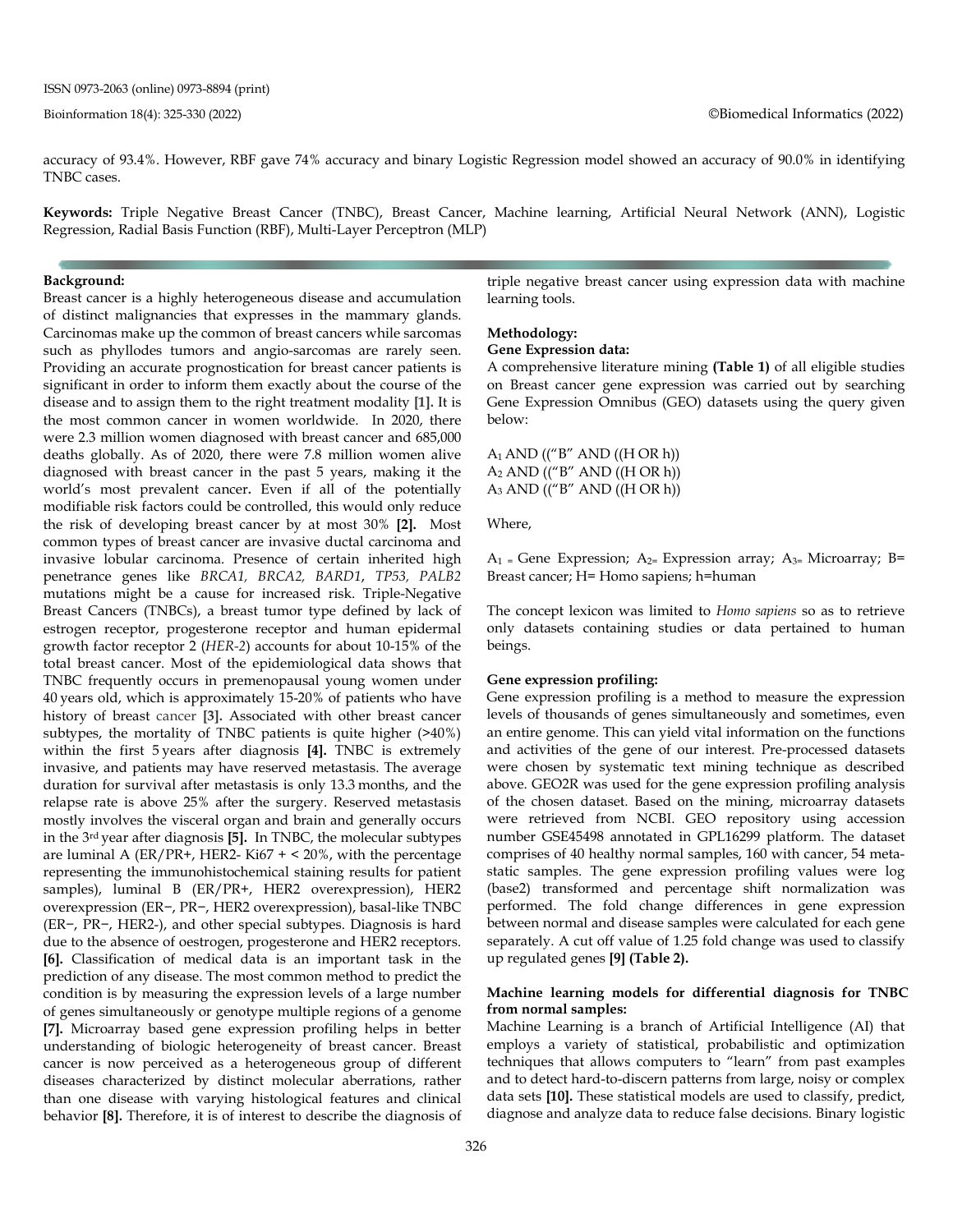regression and Artificial Neural Network models – Multilayer Perceptron (MLP) and Radial Basis Function (RBF) were built for the purpose of accurately classifying TNBC samples from normal.

#### **Logistic regression:**

Logistic regression is one of the Machine Learning algorithms, which comes under the Supervised Learning technique. It is a predictive analysis algorithm that predicts a categorical dependent data variable by analysing the independent variables that are present. The most commonly used model is binary logistic regression model. When dealing with multiple genetic factors and other covariates, logistic regression assumes a linear relationship among the predictors and uses a logit link to combine them into a one-dimensional fitted value **[11]**



**Figure 1: Neural Network Flowchart**

#### **ANN Model:**

Artificial neural networks (ANNs) are statistical models which are able to abstract patterns in the observed data without the need for moulds about the relationships between the numerous variables **[12].** ANNs are designed to present a mapping between the input layer and output layer by accepting intrinsic relationships between data **[13]**. There are various types of ANNs; MLP and RBF were used in this study. **(Figure 2)**

#### **Multilayer perception based Neural Network model:**

MLP is the most utilized model in neural network applications using the backpropagation training algorithm **[14].** An MLP uses dot products and sigmoidal activation functions (or other monotonic functions such as Rectified Linear Unit) and designed of neurons grouped in an input layer, several hidden layers and an output layer. A neuron is connected from a layer to all neurons in the next layer; though, there is no connection between neurons in one layer. Training method is usually done through back propagation for all layers An ANN can have a number of hidden layers; theoretical research undertaken in this field presented that

any complex and nonlinear function could be approached by a hidden layer for these models **[15].** This study has employed MLP with one hidden layer and hyperbolic tangent activation function.

#### **Radial basis function based Neural Network model:**

RBF networks uses Euclidean distances and Gaussian activation functions, which makes neurons more locally complex. RBF has two layers; the first layer is radial basis and the output layer is linear. RBF has used SoftMax as an activation method. Training process is done by competitive learning or clustering. Network performance can be improved by changing these parameters. By applying inputs to the network, the distance between input vectors and weight vectors is calculated and vector product is obtained by multiplying the calculated values by bias values. Then, these values generate as many neurons as inputs by corresponding functions; finally, output values are obtained by output layer **[16].** In this study, Machine learning model was built by taking the independent variables as input layers and dependent variables as output layers. The dependent layers are the 15 genes and the independent variables are normal and triple negative cancer genes.

#### **Evaluating the goodness of the ROC curve:**

To predict the goodness of values by the developed MLP and RBF models, the Receiver Operating Curve (ROC) was employed. ROC is a graphical display of sensitivity (True positive results (TPR) on y-axis) and (1 – specificity) and (false positive results (FPR) on xaxis) for fluctuating cut-off points of tested values ranged from 0 to 1. The Area under the Curve (AUC) is an effective and combined measure of sensitivity and specificity for assessing inherent validity of a diagnostic test. Maximum AUC = 1 and it shows that the diagnostic test is perfect in differentiating disease with nondisease subjects. This infers both sensitivity and specificity are one and both errors – false positive and false negative–are zero. This can happen when the distribution of disease and non-disease test values does not overlap. This is extremely unlikely to happen in practice. The AUC closer to 1 indicates better performance of the test. The diagonal connecting the point (0, 0) to (1,1) divides the square into two equal parts and each has an area of 0.5. When ROC is this line, overall, there is 50-50 chances that test will correctly discriminate the disease and non-disease subjects. The minimum value of AUC should be considered 0.5 instead of 0 because AUC = 0 means the test incorrectly classified all subjects with disease as negative and all non-disease subjects as positive. If the test results are reversed, then area = 0 is transformed to area = 1 **(Figure 3)**.

**Table 1:** Distribution of GEO datasets with different keywords

| S.<br>No | Keywords                                                               | No. of<br>datasets |
|----------|------------------------------------------------------------------------|--------------------|
|          | Gene Expression AND (("Breast cancer" AND (Homo sapiens Or<br>human))  | 140                |
| 2        | Expression array AND (("Breast cancer" AND (Homo sapiens Or<br>human)) | 133                |
| 3        | Microarray AND (("Breast cancer" AND (Homo sapiens Or<br>human))       | 80                 |
|          | Total                                                                  | 353                |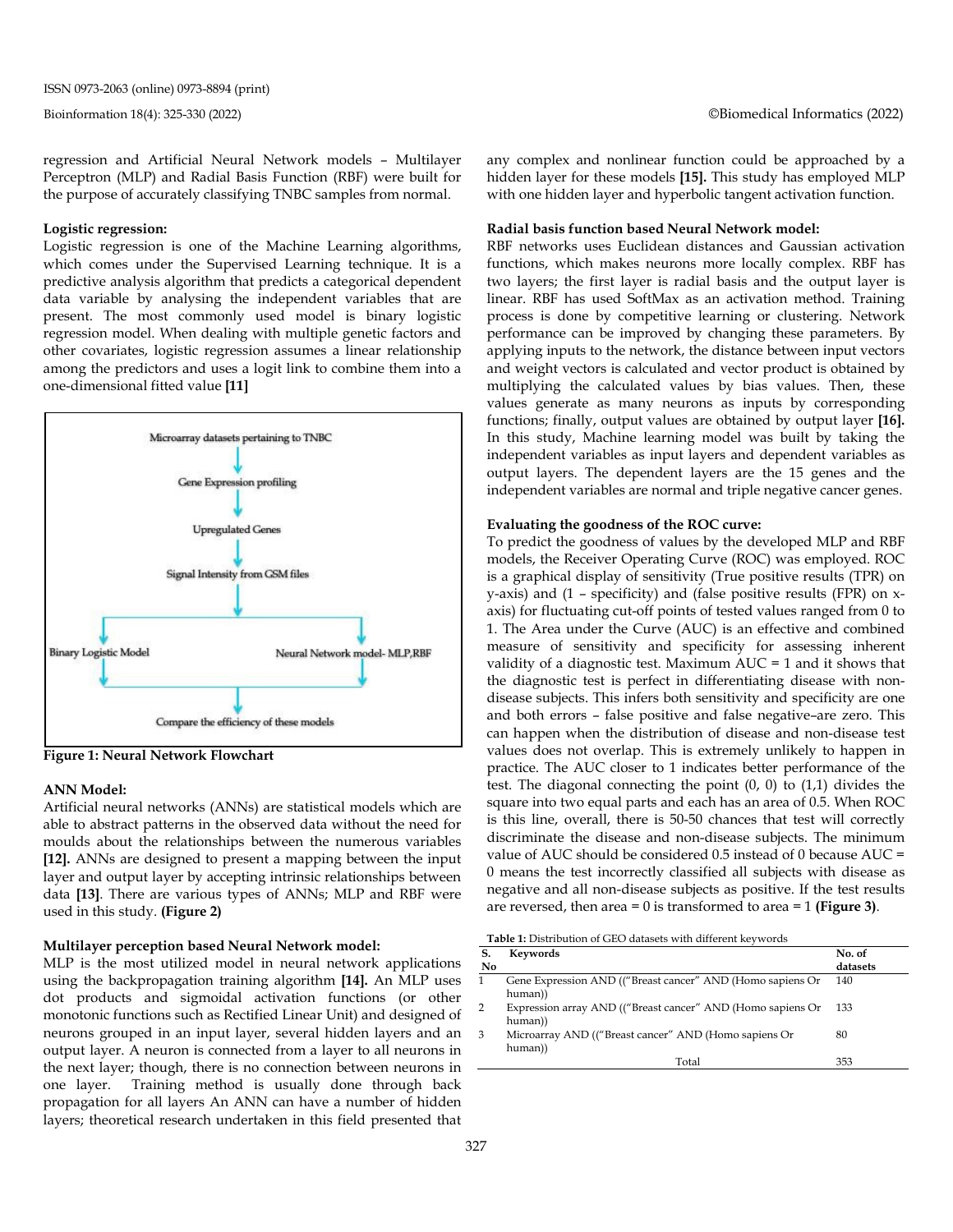#### **Table 2: Top 15 upregulated genes with fold chain above log 1.25**

| Breast cancer    |          |  |  |
|------------------|----------|--|--|
| Gene             | Log2 FC  |  |  |
| ESR <sub>1</sub> | 3.45098  |  |  |
| IGFBP6           | 3.115311 |  |  |
| <b>NGFR</b>      | 3.069617 |  |  |
| DLC1             | 2.833933 |  |  |
| TGFBR3           | 2.631049 |  |  |
| EGR <sub>1</sub> | 2.31673  |  |  |
| NTRK2            | 2.19261  |  |  |
| PPARG            | 2.151492 |  |  |
| CD34             | 1.887035 |  |  |
| IGF1             | 1.870246 |  |  |
| <b>FOS</b>       | 1.734574 |  |  |
| CAV1             | 1.694425 |  |  |
| FGF <sub>2</sub> | 1.61343  |  |  |
| <b>KIT</b>       | 1.547563 |  |  |
| AR               | 1.381295 |  |  |

#### **Table 3: Classification table of binary**

|                                                  | Predicted                                                      |  |  |                        |
|--------------------------------------------------|----------------------------------------------------------------|--|--|------------------------|
|                                                  |                                                                |  |  | <b>Percent Correct</b> |
|                                                  |                                                                |  |  | 55.0                   |
|                                                  |                                                                |  |  | 96.9                   |
| Step 1                                           | Observed 0. 1.0<br>0. 22 18<br>1.0 5 155<br>Overall<br>Percent |  |  | 88.5                   |
|                                                  |                                                                |  |  | 60.0                   |
| Step 2 $\begin{bmatrix} .0 \\ 1.0 \end{bmatrix}$ | 24 16<br>4 156                                                 |  |  | 97.5                   |
|                                                  | Overall                                                        |  |  |                        |
|                                                  | Percent                                                        |  |  | 90.0                   |

#### **Table 3: Classification table of MLP Model for TNBC**

|  |                                                                                                                                                                                          |                                         | Predicted                                         |  |                 |
|--|------------------------------------------------------------------------------------------------------------------------------------------------------------------------------------------|-----------------------------------------|---------------------------------------------------|--|-----------------|
|  |                                                                                                                                                                                          |                                         |                                                   |  | Percent Correct |
|  |                                                                                                                                                                                          |                                         |                                                   |  | 73.9%           |
|  | $\begin{array}{c cc}\n\text{Observed} & 0 & 1 \cdot \nu \\ 0 & 17 & 6 \\ \text{Training} & 1.0 & 2 & 99 \\ \text{Overall} & \text{Percent} & 15.3^{\circ} \\ & 1 & 17 & 17\n\end{array}$ |                                         |                                                   |  | 98.0%           |
|  |                                                                                                                                                                                          |                                         |                                                   |  | 93.5%           |
|  |                                                                                                                                                                                          |                                         | $\begin{array}{ccc} 15 & 2 \\ 3 & 56 \end{array}$ |  | 88.2%           |
|  | Testing                                                                                                                                                                                  | $\begin{matrix} .0 \\ 1.0 \end{matrix}$ |                                                   |  | 94.9%           |
|  |                                                                                                                                                                                          | Overall<br>Percent                      | 23.7% 76.3%                                       |  | 93.4%           |

#### **Table 4: Classification table of RBF Model for TNBC**

|                                                                                                                                                                                                                                                                                                                                                        | Predicted |                        |
|--------------------------------------------------------------------------------------------------------------------------------------------------------------------------------------------------------------------------------------------------------------------------------------------------------------------------------------------------------|-----------|------------------------|
|                                                                                                                                                                                                                                                                                                                                                        |           | <b>Percent Correct</b> |
|                                                                                                                                                                                                                                                                                                                                                        |           | 48.0%                  |
|                                                                                                                                                                                                                                                                                                                                                        |           | 98.4%                  |
| $\begin{tabular}{ c c c c } \hline Sample & observed & 0 & 1.0 \\ & 0 & 12 & 13 \\ \hline 1.0 & 2 & 123 \\ \hline \text{Training} & 0 & 3 & 12 \\ \hline \text{Percent} & 9.3\% & 90.7\% \\ \hline 1.0 & 1 & 34 \\ \hline \text{Overall} & 1 & 34 \\ \hline \text{Overall} & 1 & 34 \\ \hline \text{Percent} & 8.0\% & 92.0\% \\ \hline \end{tabular}$ |           | 90.0%                  |
|                                                                                                                                                                                                                                                                                                                                                        |           | 20.0%                  |
|                                                                                                                                                                                                                                                                                                                                                        |           | 97.1%                  |
|                                                                                                                                                                                                                                                                                                                                                        |           | 74.0%                  |

#### Bioinformation 18(4): 325-330 (2022) ©Biomedical Informatics (2022)

#### **Table 5: Properties of Machine learning models employed**

| <b>Dataset</b>                | Technique                  | Classification<br>Accuracy |
|-------------------------------|----------------------------|----------------------------|
|                               | Radial Basis Function      | 74%                        |
| Triple Negative Breast Cancer | Binary Logistic Regression | 90%                        |
|                               | Multilayer Perceptron      | 93.4%                      |







**Figure 3:** Receiver Operating Curve for (Left) MLP and (right) RBF is shown; Blue (0) – Healthy controls; Green (1) - Cancer

#### **Results & Discussion:**

Cancer treatment has progressed substantially over the past years with a reduction in therapy intensity, both for loco regional and systemic therapy; avoiding over treatment but also under treatment has become a major focus **[17].** There is an absence of specific treatment strategies for this tumour subgroup, and hence TNBC is managed with conventional therapeutics, often leading to systemic relapse. Different molecular methods have been used to target TNBC, but the success rate is low. The current study is aimed at differential diagnosis of Triple Negative Breast Cancer and normal samples using microarray data, to build an Artificial Intelligence (AI) based model for diagnosing active disease with healthy control using differentially expressed genes based on signal intensity. Machine learning methods like Binary Logistic Regression, MLP and RBF can play a significant role in differential diagnosis of TNBC and normal healthy samples. Differential gene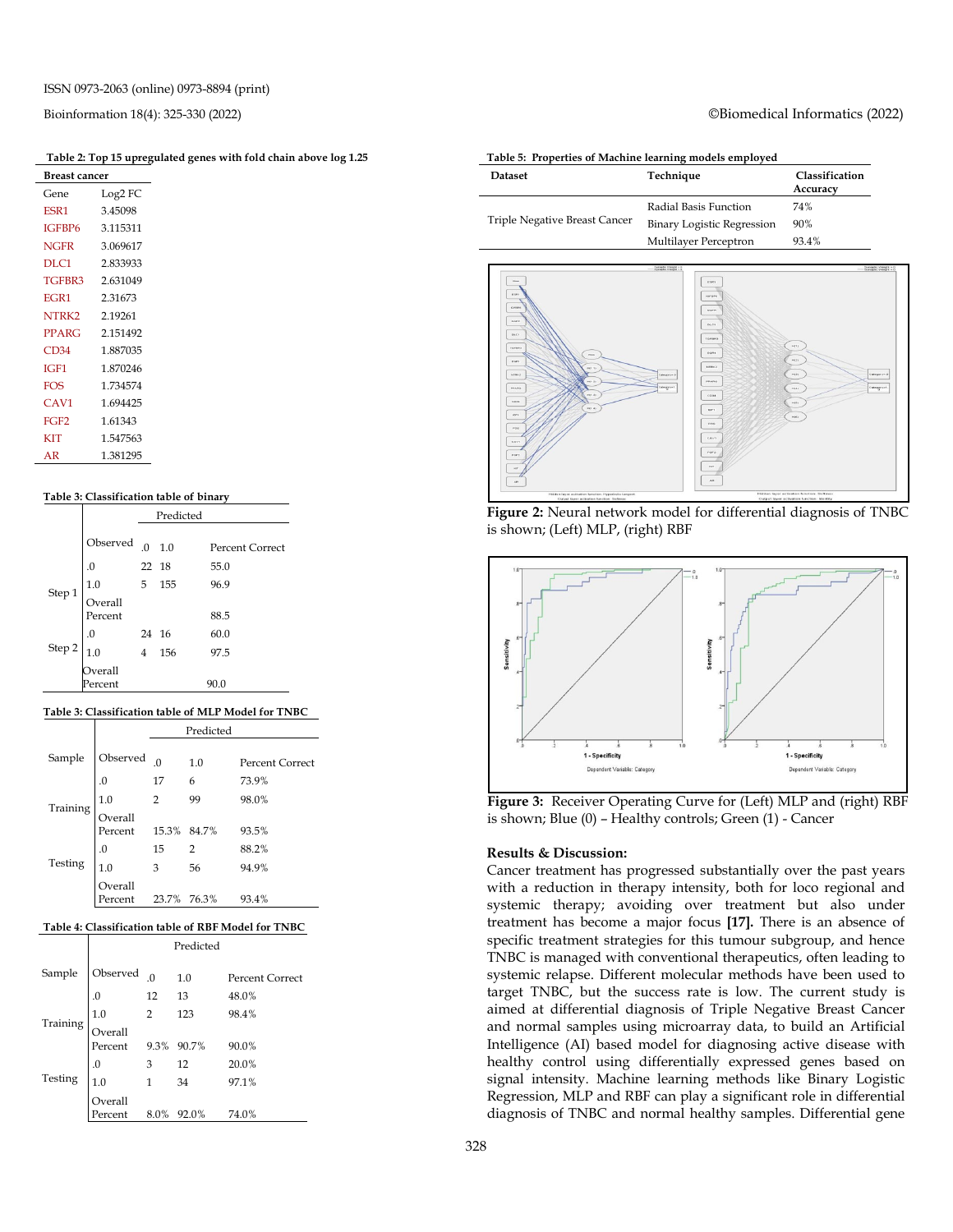expression profiling of the selected microarray datasets was carried out by using GEO2R and p-values were adjusted. Only those differentially regulated genes with p-value < 0.05 and top log 1.25 folds of upregulated genes were chosen for further analysis. The gene list is ESR1, IGFBP6, NGFR, DLC1, TGFBR3, EGR1, NTRK2, PPARG, CD34, IGF1, FOS, CAV1, FGF2, KIT and AR.

#### **Binary Logistic Regression:**

After 13 iterations of Binary Logistic Regression, the genes EGR1 and PPARG were identified to be significant (p<0.05). Binary logistic regression model thus generated showed net accuracy of 90.0%. The derived logistic equation is as follows:

Y = EGR1  $*(-0.03)$  + PPARG  $*(-0.025)$  + 3.63

#### **Artificial Neural Network:**

Upregulated 15 genes were taken as input layer and the category as output layer. All data were standardized, 70% of data was allocated as training set and the remaining 30% as test set. MLP was built with one hidden layer, the resultant neural network was found to be capable of classifying TNBC cases with 94.9% accuracy and controls with 88.2% of accuracy. The overall accuracy of MLP was found to be 93.4% **(Table 3)** Radial basis function network was found to be capable of classifying TNBC cases with 97.1%accuracy and controls with 20% of accuracy and it was found to be capable of classifying with an accuracy of 74.0%. MLP was found to perform better than RBF and binary logistic regression **(Table 3 & 4).** 

To compare two different classification models, AUC was calculated (Normal-0.924; TNBC-0.924) for the two models and ROC was constructed. The high AUC value is connected to high precision rate. In ROC space X-axis is Specificity and Y-axis is sensitivity. At the standardized specific threshold, the model outputs specificity (94.9%) and sensitivity (93.4%), to draw a point in ROC space. All the point of Normal and Triple negative breast cancer joins into ROC curve. The ROC curve revealed highly significant classifying ability among the disease diagnosis **[18]**. The relationship between sensitivity and specificity to precision depends on the percentage of positive cases among the total number of the samples collected. Hence high precision means that more significant results than inappropriate ones. The ROC curves of the two models are shown in Figure 3 with ROC curve of MLP and RBF. Cancer diagnosis using Multi-Layer Perceptron, Radial Basis Function Networks, Learning Vector Quantization and competitive Learning Networks is known **[19-21].** Among 15 genes, 8 genes – IGFBP6, DLC1, TGFBR3, EGR1, PPARG, CD34, FOS and AR were found to have independent variable importance above 40%. This data provide additional insights to known information for cancer diagnosis.

#### **Conclusion:**

We describe a novel machine learning model to differentially diagnose TNBC from normal samples. We have demonstrated the properties and advantages of the model using TNBC gene expression dataset. We have also presented the performance of Machine layer techniques such as Artificial Neural Network and regression analysis model. The performance of classification algorithms is usually examined by evaluating the accuracy of the classification. We used three machine learning models namely, MLP, RBF and Binary logistic regression model for the dataset. The overall classification accuracy has been presented in Table 5. The MLP model shows an accuracy of 93.4% which produced better specificity and accuracy compared to the RBF (74% of accuracy) and the binary logistic regression model (90% of accuracy). Data shows that the order of effectiveness in diagnosis of different neural networks is MLP followed by RBF. Data also shows the strong ability of neural networks with better performance. These networks store prototypes that are looked up for deciding the network output. Data shows that good performance is given by MLP followed by RBF. These networks try to predict the decision boundaries in the form of curves. The higher performance of the MLP as compared to the RBF in the testing data is an indication of a higher generalizing capability of the MLP. RBF gave a reasonably poor performance for the dataset. This indicates the limitation of the recurrent architecture to solve the classification problems due to their highly localized nature. The efficacy of the machine learning models in different populations is to be validated.

#### **Supplementary Materials:**

Supplementary materials are provided in EXCEL file format.

#### **Acknowledgement**:

The authors declare that this is an original scientific work. All authors contributed to the manuscript in accordance with the ICJME recommended authorship criteria.

#### **Conflict of Interest**:

We have no conflict/conflict of interest to declare.\*

#### **References:**

- **[1]** Feng Y *et al*. *Genes Dis*. 2018 **5:**77 [PMID: 30258937]
- **[2]** https://www.who.int/news-room/factsheets/detail/breast-cancer
- **[3]** Morris GJ *et al*. *Cancer*. 2007 **110:**876 [PMID: 17620276]
- **[4]** Dent R *et al*. *Clin Cancer Res*. 2007 13:4429 [PMID: 17671126]
- **[5]** Lin NU *et al*. *Cancer*. 2008 **113:**2638 [PMID: 18833576]
- **[6]** Goldhirsch A *et al*. *Ann Oncol*. 2013 24:2206 [PMID: 23917950]
- **[7]** Lee SW *et al. BMC Bioinformatics*. 2016 **17:**3 [PMID: 26818387]
- **[8]** Reis-Filho JS & Pusztai L. *The Lancet*. 2011 **378:**1812 [PMID: 22098854]
- **[9]** Mariani TJ *et al*. *FASEB J*. 2003 **17:**321 [PMID: 12475896]
- **[10]** Cruz JA & Wishart DS. *Cancer Informatics*. 2007 **2:**59 [PMID: 19458758]
- **[11]** [https://www.sciencedirect.com/science/article/abs/pii/](https://www.sciencedirect.com/science/article/abs/pii/S0957417410006615) [S0957417410006615](https://www.sciencedirect.com/science/article/abs/pii/S0957417410006615)
- **[12]** Grossi E & Buscema M. *Eur J Gastroenterol Hepatol*. 2007 **19:**1046 [PMID: 17998827]